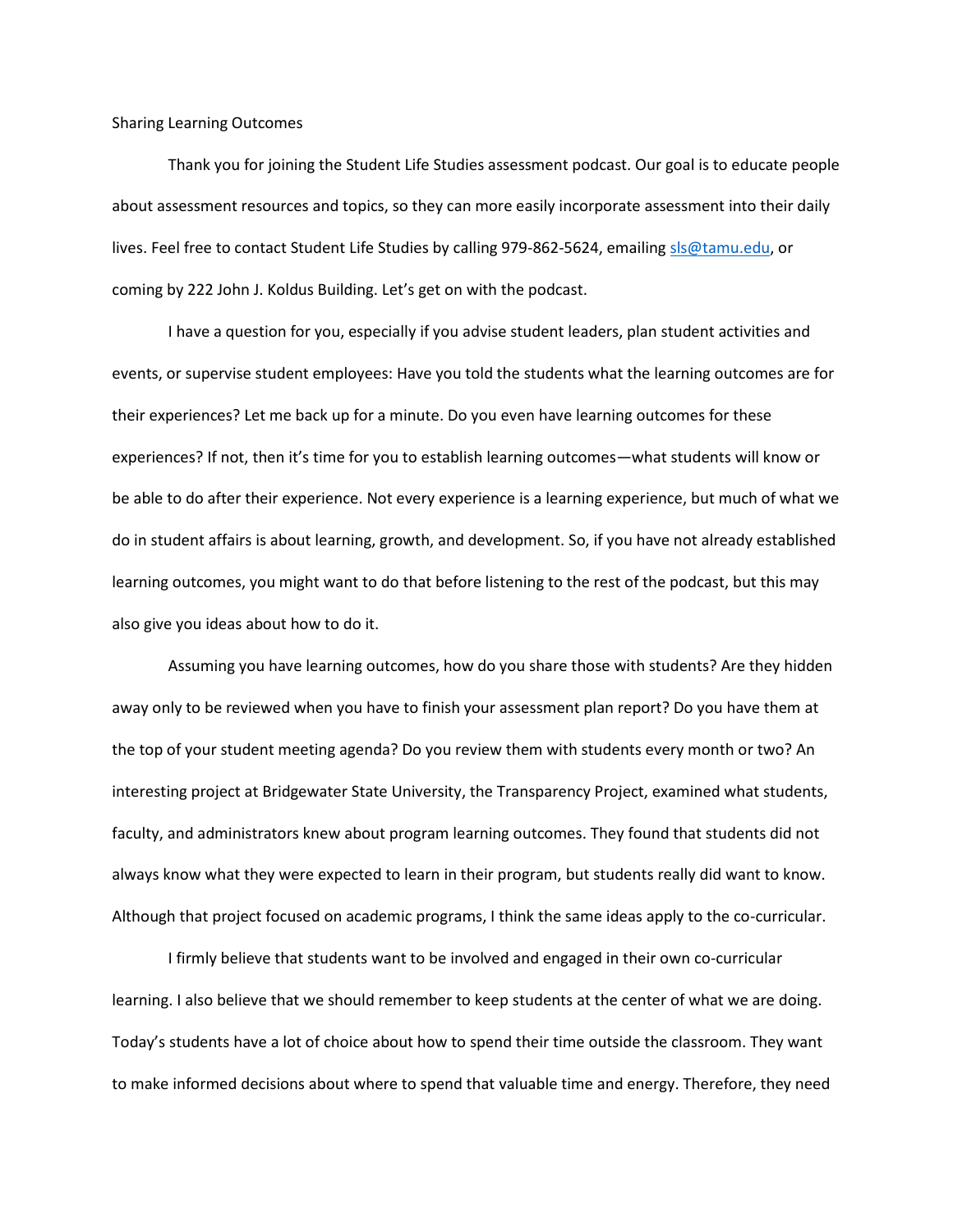to know what's expected of them and what they are going to get out of the experience. You might be thinking that students don't want to learn in the co-curricular, that they are escaping from classroom learning. That might be true for a small number of students, but I see students wanting to integrate their curricular and co-curricular and wanting to spend time doing something that is meaningful to them.

You don't have to be overly academic as to call them learning outcomes, either. You could call them career skills, competencies, job skills, professional development, etc. I think it's really great when an advisor or supervisor takes the opportunity to sit down with students to develop learning outcomes and a learning plan together. Students will be more committed to something they have a hand in creating. As an example, you know that the president of an organization will develop verbal communication, critical thinking, and collaboration skills. Do the students who are interested in running for that position know that and what that might entail? Have you sat down with the newly elected president to talk about what they want to gain from the experience, how they might develop those skills, and how they know they will have accomplished that to an acceptable level? Hmmm, that actually sounds like a simple assessment cycle.

In theory, sharing learning outcomes sounds like a great idea. Here's what it could look like in practice. For student employees, you can add learning outcomes to your job descriptions, so students have an idea of what they will be doing and learning on the job. When you have staff training, you can create and promote the learning outcomes for the sessions. If you have one on one meetings with student staff, you can revisit the learning outcomes and talk about their development. When you have performance evaluations, you can also talk about their progress. As students leave positions and you conduct exit interviews, it is helpful to have them reflect on the learning outcomes and other things they learned from their experiences.

For student leaders, the learning outcomes could be incorporated into the position descriptions, so students interested in those positions know what they might gain. For top student leaders, advisors